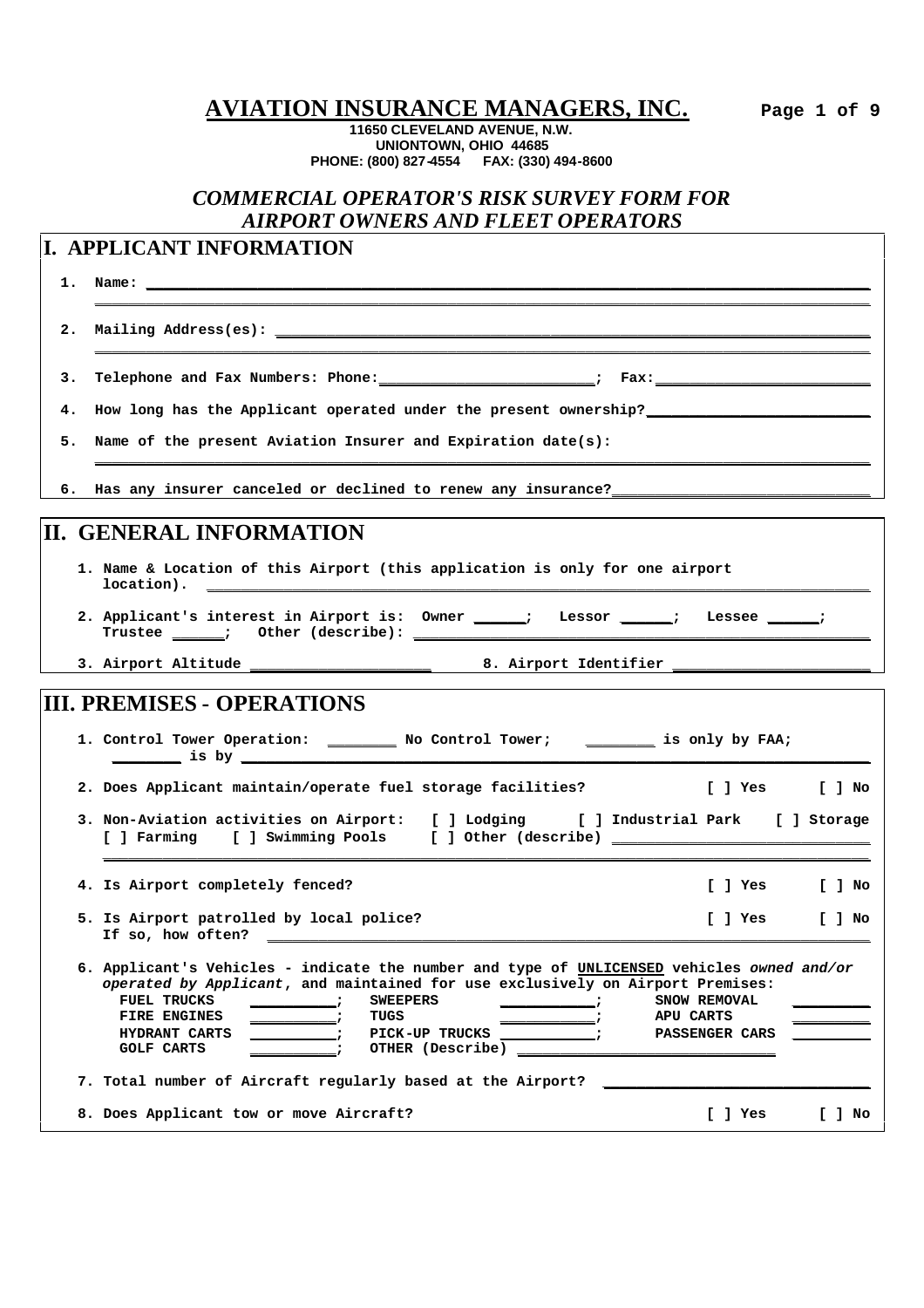| <b>III. PREMISES - OPERATIONS- continued</b>                                                                                                                              |                                                                        |
|---------------------------------------------------------------------------------------------------------------------------------------------------------------------------|------------------------------------------------------------------------|
| 9. Estimated number of Aircraft takeoffs & landings combined for the coming 12 months:<br>A) General Aviation<br>B) Commuter/Scheduled Airlines _<br>C) Military<br>Total |                                                                        |
| 10. Does Applicant:                                                                                                                                                       | Yes<br>No                                                              |
| A) Maintain Air Crash Emergency Plan?                                                                                                                                     | F 1.<br>$\begin{bmatrix} 1 \end{bmatrix}$                              |
| B) Maintain Anti-Terrorist Plan?                                                                                                                                          | $\begin{bmatrix} 1 \end{bmatrix}$<br>$\begin{bmatrix} 1 \end{bmatrix}$ |
| C) Employ Medical Personnel?                                                                                                                                              | $\sqrt{1}$<br>$\sqrt{1}$                                               |
| Describe:                                                                                                                                                                 |                                                                        |
| D) Base Fire Fighting vehicles on the Airport full time?                                                                                                                  | I 1<br>$\sqrt{1}$                                                      |
| If No, distance to nearest Fire Department __________ Miles                                                                                                               |                                                                        |
| E) Maintain Bird Strike prevention program?                                                                                                                               | L.<br>F 1                                                              |
| F) Operate any Airport vehicles off the Airport?                                                                                                                          | $\mathsf{L}$<br>T 1                                                    |
| Describe:                                                                                                                                                                 |                                                                        |
| G) Maintain an Airport Security Patrol?                                                                                                                                   | $\begin{bmatrix} 1 \end{bmatrix}$<br>$\mathbf{L}$ 1                    |
| H) Own, operate, use or maintain any off-Airport                                                                                                                          |                                                                        |
| premises to be covered?                                                                                                                                                   | $\sqrt{1}$<br>$\sqrt{1}$                                               |
| Describe all locations & uses:                                                                                                                                            |                                                                        |
| I) Charge for Auto Parking?                                                                                                                                               | $\begin{bmatrix} 1 \end{bmatrix}$<br>$\sqrt{1}$                        |
| Number of Parking Spaces                                                                                                                                                  |                                                                        |
| J) Host/sponsor/operate/permit any Airshows, Airmeets                                                                                                                     |                                                                        |
| or any form of Exhibitions?                                                                                                                                               | $\begin{bmatrix} 1 \end{bmatrix}$<br>$\begin{bmatrix} 1 \end{bmatrix}$ |
| Describe:                                                                                                                                                                 |                                                                        |
| K) (i) Operate: Elevators? _____ No. _____ Escalators? ____ No. ____                                                                                                      |                                                                        |
| Moving Sidewalks? ______ No. ______ Automated Passenger Trains? _____                                                                                                     |                                                                        |
| (ii) Who Maintains:                                                                                                                                                       |                                                                        |
| Elevators & Escalators?<br><u> 2000 - Jan James James Jan James James James James James James James James James James James James James Jam</u>                           |                                                                        |
| Moving Sidewalks?                                                                                                                                                         |                                                                        |
| Automated Passenger Trains?                                                                                                                                               |                                                                        |
| 11. Estimated number of enplaned Airline &/or Commuter passengers this year____                                                                                           |                                                                        |
|                                                                                                                                                                           |                                                                        |
| 12. Largest Aircraft using Airport<br>Bу                                                                                                                                  |                                                                        |
| Make & Model                                                                                                                                                              | Name of Operator                                                       |
| 13. Runways:                                                                                                                                                              |                                                                        |
| <b>HEADING</b><br><b>LENGTH</b><br>WIDTH<br><b>SURFACE</b>                                                                                                                | DESCRIBE ALL OBSTRUCTIONS                                              |
| 1.                                                                                                                                                                        |                                                                        |
| 2.                                                                                                                                                                        |                                                                        |
| 14. List all Air Carriers using the Airport                                                                                                                               |                                                                        |
|                                                                                                                                                                           |                                                                        |
|                                                                                                                                                                           |                                                                        |

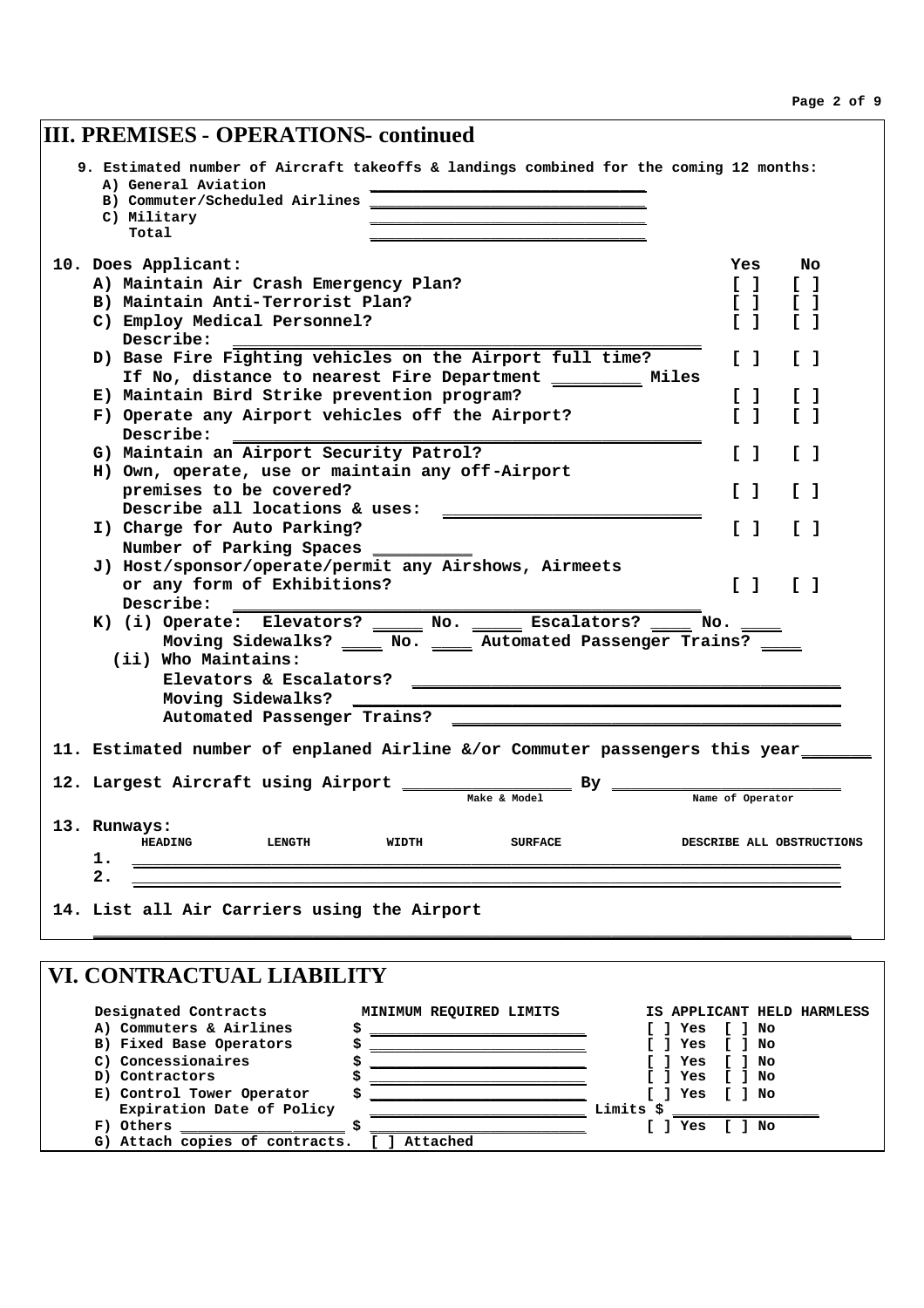| V. CONSTRUCTION, DEMOLITION & ALTERATIONS - OWNERS                                                                                                                   |                     |                                                                                                                      |                                   |
|----------------------------------------------------------------------------------------------------------------------------------------------------------------------|---------------------|----------------------------------------------------------------------------------------------------------------------|-----------------------------------|
| <b>&amp; CONTRACTORS PROTECTIVE</b>                                                                                                                                  |                     |                                                                                                                      |                                   |
| Contract costs this year for:                                                                                                                                        |                     |                                                                                                                      |                                   |
|                                                                                                                                                                      | RUNWAYS             | <b>OTHER</b>                                                                                                         | <b>DESCRIBE WORK</b>              |
| A) By Applicant                                                                                                                                                      |                     |                                                                                                                      |                                   |
| B) By Independent Contractors \$                                                                                                                                     |                     |                                                                                                                      |                                   |
| VI. GROUND HANGARKEEPERS LEGAL LIABILITY                                                                                                                             |                     |                                                                                                                      |                                   |
| 1. Does the Applicant Own or Lease any Building(s) in which Non-Owned Aircraft (i.e.                                                                                 |                     |                                                                                                                      |                                   |
| Aircraft NOT Owned or Leased by the Applicant) will be stored or hangared? _______                                                                                   |                     |                                                                                                                      |                                   |
| If so, please provide the following information:                                                                                                                     |                     |                                                                                                                      |                                   |
|                                                                                                                                                                      |                     |                                                                                                                      |                                   |
|                                                                                                                                                                      |                     |                                                                                                                      |                                   |
|                                                                                                                                                                      |                     |                                                                                                                      |                                   |
|                                                                                                                                                                      |                     |                                                                                                                      |                                   |
|                                                                                                                                                                      |                     |                                                                                                                      |                                   |
| D. Average Number of Non-Owned Aircraft Regularly Stored in each Hangar: ______                                                                                      |                     |                                                                                                                      |                                   |
| If so, please answer the following questions:<br>B. Average Value of Any One Aircraft: \$                                                                            |                     |                                                                                                                      |                                   |
| VII. NON-OWNERSHIP AIRCRAFT LIABILITY                                                                                                                                |                     |                                                                                                                      |                                   |
| Does the Applicant Operate and NON-OWNED Aircraft IN-FLIGHT? ______. If so, please provide<br>the Estimated Annual Hours of Use in Each of the following categories: |                     |                                                                                                                      |                                   |
| <b>CATEGORY</b>                                                                                                                                                      | NUMBER ANNUAL HOURS |                                                                                                                      | EXAMPLE OF TYPICAL AIRCRAFT FLOWN |
| A. Flight Instruction                                                                                                                                                |                     |                                                                                                                      |                                   |
| <b>B. Sales Demonstration</b>                                                                                                                                        |                     |                                                                                                                      |                                   |
| C. Pilot Service<br>D. Maintenance Test Flights                                                                                                                      |                     |                                                                                                                      |                                   |
| E. Ferry Flights                                                                                                                                                     |                     |                                                                                                                      |                                   |
| F. Pick-Up and Delivery                                                                                                                                              |                     |                                                                                                                      |                                   |
| G. Charter Referrals                                                                                                                                                 |                     |                                                                                                                      |                                   |
| H. Other (Explain)                                                                                                                                                   |                     |                                                                                                                      |                                   |
|                                                                                                                                                                      |                     |                                                                                                                      |                                   |
| I. Maximum Seating Configuration of the largest Non-Owned Aircraft Flown:                                                                                            |                     |                                                                                                                      |                                   |
| J. Is Non-Ownership Physical Damage Coverage Requested? ________;                                                                                                    |                     |                                                                                                                      | If so, what limit is              |
| desired?                                                                                                                                                             |                     |                                                                                                                      |                                   |
| TYPES OF AIRCRAFT TO BE COVERED:                                                                                                                                     |                     | <u> 1980 - Johann John Harry, margaret amerikan bizko bat da bat da bat da bat da bat da bat da bat da bat da ba</u> |                                   |
|                                                                                                                                                                      |                     |                                                                                                                      |                                   |
|                                                                                                                                                                      |                     |                                                                                                                      |                                   |

- **1. Provide the following information for the Director of Flight Operations/Chief Pilot: A. Name & Age: \_\_\_\_\_\_\_\_\_\_\_\_\_\_\_\_\_\_\_\_\_\_\_\_\_\_\_\_\_\_\_\_\_\_\_\_\_\_\_\_\_\_\_\_\_\_\_\_\_\_\_\_\_\_\_\_\_\_\_\_\_\_\_\_\_\_\_\_\_\_\_ B. Number of Years with Applicant: \_\_\_\_\_\_\_\_\_\_\_\_\_\_\_\_\_\_\_\_\_\_\_\_\_\_\_\_\_\_\_\_\_\_\_\_\_\_\_\_\_\_\_\_\_\_\_\_\_\_\_**
- **2. Number of employed pilots: Full Time \_\_\_\_\_\_\_\_\_\_\_\_\_\_\_\_\_\_\_ Part Time \_\_\_\_\_\_\_\_\_\_\_\_\_\_\_\_\_\_\_** Other (Explain) \_\_

*Please have each employee &/or pilot hired by the Insured and/or Owner/Lessor pilot fully complete & sign a Pilot History Form.*

**\_\_\_\_\_\_\_\_\_\_\_\_\_\_\_\_\_\_\_\_\_\_\_\_\_\_\_\_\_\_\_\_\_\_\_\_\_\_\_\_\_\_\_\_\_\_\_\_\_\_\_\_\_\_\_\_\_\_\_\_\_\_\_\_\_\_\_\_\_\_\_\_\_\_\_\_\_\_\_\_\_\_\_\_\_\_\_\_**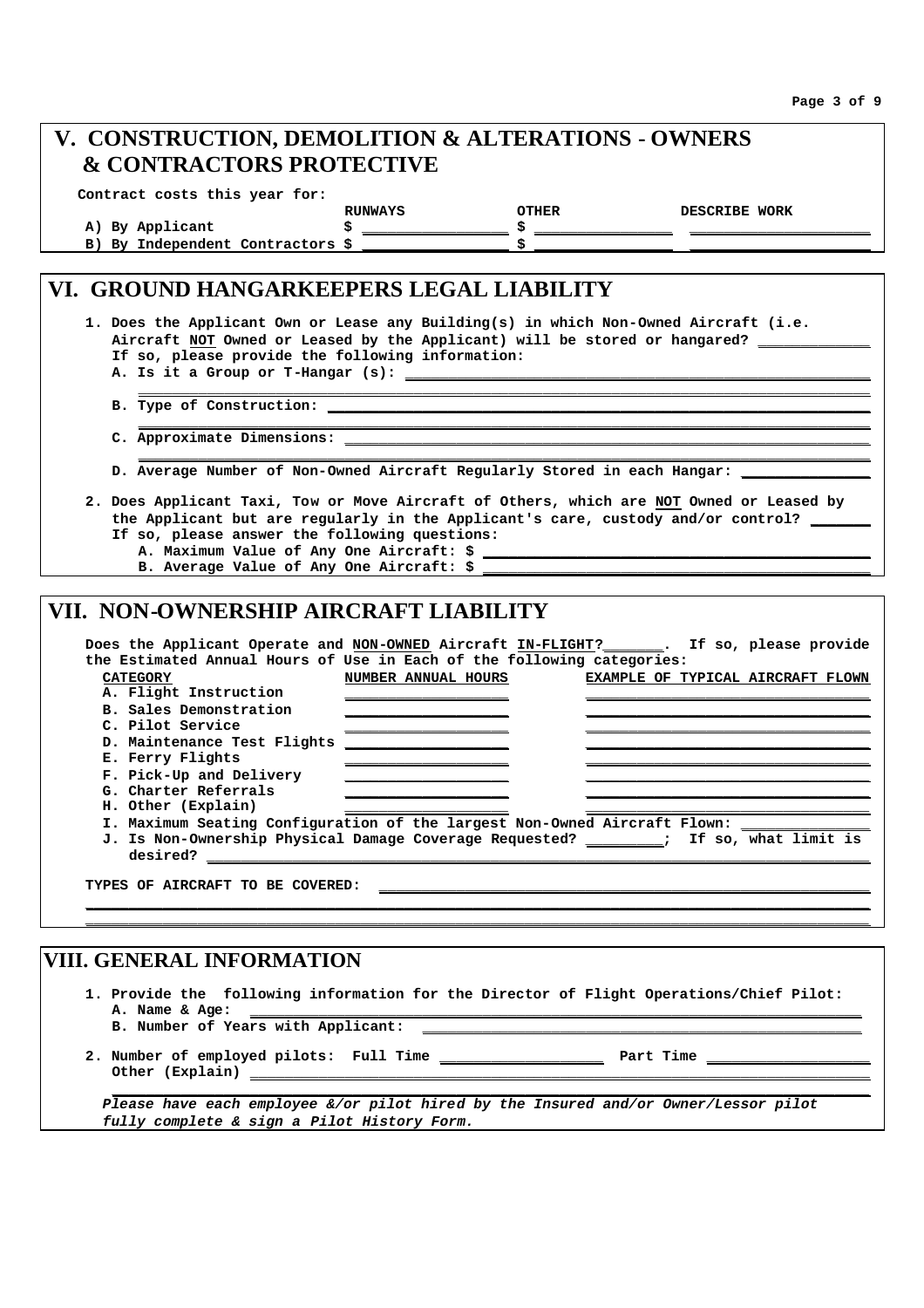| VII. PRODUCTS & COMPLETED OPERATIONS LIABILITY                                                                                                            |                                                                                                                            |                                                                                                                                                                                                                                                                                                                     |                                                                                                                                                                                                                                                                                                                                                                                                                                                             |
|-----------------------------------------------------------------------------------------------------------------------------------------------------------|----------------------------------------------------------------------------------------------------------------------------|---------------------------------------------------------------------------------------------------------------------------------------------------------------------------------------------------------------------------------------------------------------------------------------------------------------------|-------------------------------------------------------------------------------------------------------------------------------------------------------------------------------------------------------------------------------------------------------------------------------------------------------------------------------------------------------------------------------------------------------------------------------------------------------------|
| NOTE: MAJOR ENGINE OR PROPELLER OVERHAULS PERFORMED BY THE NAMED INSURED ARE EXCLUDED<br>UNLESS A SEPARATE DOLLAR AMOUNT OF GROSS RECEIPTS IS STATED.     |                                                                                                                            |                                                                                                                                                                                                                                                                                                                     |                                                                                                                                                                                                                                                                                                                                                                                                                                                             |
| NOTE: PRODUCTS AND COMPLETED OPERATIONS DOES NOT COVER DAMAGES TO THE PRODUCT(S) ITSELF<br>&/OR FAULTY WORKMANSHIP &/OR LOSS OF SERVICES/LABOR PERFORMED. |                                                                                                                            |                                                                                                                                                                                                                                                                                                                     |                                                                                                                                                                                                                                                                                                                                                                                                                                                             |
| NOTE: IN ORDER FOR PRODUCTS AND COMPLETED OPERATIONS LIABILITY TO RESPOND TO A CLAIM THERE<br>MUST BE AN OCCURRENCE, WHICH IS DEFINED AS AN "ACCIDENT".   |                                                                                                                            |                                                                                                                                                                                                                                                                                                                     |                                                                                                                                                                                                                                                                                                                                                                                                                                                             |
| Gross Receipts for the preceding and coming 12 months:                                                                                                    |                                                                                                                            |                                                                                                                                                                                                                                                                                                                     |                                                                                                                                                                                                                                                                                                                                                                                                                                                             |
|                                                                                                                                                           | PREVIOUS 12 MONTHS                                                                                                         |                                                                                                                                                                                                                                                                                                                     | <b>ESTIMATED</b>                                                                                                                                                                                                                                                                                                                                                                                                                                            |
|                                                                                                                                                           | <b>PROJECTED</b>                                                                                                           | <b>ACTUAL</b>                                                                                                                                                                                                                                                                                                       | NEXT <sub>12</sub><br>MONTHS                                                                                                                                                                                                                                                                                                                                                                                                                                |
| A. FUEL & LUBRICANTS:<br>(1) Airline - Fuel owned by Applicant                                                                                            |                                                                                                                            |                                                                                                                                                                                                                                                                                                                     |                                                                                                                                                                                                                                                                                                                                                                                                                                                             |
| and Pumped for the Airlines:                                                                                                                              | \$_                                                                                                                        | \$_                                                                                                                                                                                                                                                                                                                 |                                                                                                                                                                                                                                                                                                                                                                                                                                                             |
| (2) Airline - Fuel owned by the Airlines and<br>Pumped by the Applicant for a fee:                                                                        |                                                                                                                            | $\sim$                                                                                                                                                                                                                                                                                                              |                                                                                                                                                                                                                                                                                                                                                                                                                                                             |
| (3) General Aviation AVGAS:                                                                                                                               |                                                                                                                            | $\frac{1}{2}$                                                                                                                                                                                                                                                                                                       |                                                                                                                                                                                                                                                                                                                                                                                                                                                             |
| (4) General Aviation Jet Fuel:                                                                                                                            |                                                                                                                            |                                                                                                                                                                                                                                                                                                                     |                                                                                                                                                                                                                                                                                                                                                                                                                                                             |
| (5) Military:                                                                                                                                             |                                                                                                                            | \$                                                                                                                                                                                                                                                                                                                  |                                                                                                                                                                                                                                                                                                                                                                                                                                                             |
| (6) Oil Sales (other than for repairs/service):<br>(7) Fuel Flowage Fees (fuel owned or pumped by                                                         |                                                                                                                            | \$                                                                                                                                                                                                                                                                                                                  |                                                                                                                                                                                                                                                                                                                                                                                                                                                             |
| someone other than Applicant):                                                                                                                            |                                                                                                                            | $\mathsf{s}\_$                                                                                                                                                                                                                                                                                                      |                                                                                                                                                                                                                                                                                                                                                                                                                                                             |
| B. AIRCRAFT REPAIRS & SERVICE (Including Labor &<br>Parts Installed &/or Serviced):                                                                       |                                                                                                                            |                                                                                                                                                                                                                                                                                                                     |                                                                                                                                                                                                                                                                                                                                                                                                                                                             |
| 1) Fixed Wing Aircraft (EXcluding Experimental                                                                                                            |                                                                                                                            |                                                                                                                                                                                                                                                                                                                     |                                                                                                                                                                                                                                                                                                                                                                                                                                                             |
| Category Aircraft):                                                                                                                                       | \$                                                                                                                         | $\mathsf{s}$                                                                                                                                                                                                                                                                                                        |                                                                                                                                                                                                                                                                                                                                                                                                                                                             |
| 2) Experimental Aircraft (EXcluding "Builder-<br>assist" services):                                                                                       |                                                                                                                            |                                                                                                                                                                                                                                                                                                                     |                                                                                                                                                                                                                                                                                                                                                                                                                                                             |
| 3) "Builder Assist" services for Experimental                                                                                                             |                                                                                                                            |                                                                                                                                                                                                                                                                                                                     |                                                                                                                                                                                                                                                                                                                                                                                                                                                             |
| Aircraft:                                                                                                                                                 |                                                                                                                            | $\frac{1}{2}$                                                                                                                                                                                                                                                                                                       |                                                                                                                                                                                                                                                                                                                                                                                                                                                             |
| 4) Rotor Wing Aircraft:                                                                                                                                   |                                                                                                                            | $\frac{1}{2}$                                                                                                                                                                                                                                                                                                       |                                                                                                                                                                                                                                                                                                                                                                                                                                                             |
| 5) Sheet Metal Repairs and/or Service:<br>6) Engine Rebuilds/Overhauls performed                                                                          |                                                                                                                            |                                                                                                                                                                                                                                                                                                                     |                                                                                                                                                                                                                                                                                                                                                                                                                                                             |
| by Applicant:<br>7) Major Propeller overhauls:                                                                                                            |                                                                                                                            | $\frac{1}{2}$                                                                                                                                                                                                                                                                                                       |                                                                                                                                                                                                                                                                                                                                                                                                                                                             |
|                                                                                                                                                           |                                                                                                                            |                                                                                                                                                                                                                                                                                                                     |                                                                                                                                                                                                                                                                                                                                                                                                                                                             |
| C. AIRCRAFT PARTS SOLD, BUT NOT INSTALLED AND/OR<br>SERVICED BY APPLICANT:                                                                                |                                                                                                                            | \$_                                                                                                                                                                                                                                                                                                                 |                                                                                                                                                                                                                                                                                                                                                                                                                                                             |
| D. AVIONICS REPAIR & SERVICE (Including Labor and                                                                                                         |                                                                                                                            |                                                                                                                                                                                                                                                                                                                     |                                                                                                                                                                                                                                                                                                                                                                                                                                                             |
| Parts Installed &/or Serviced):                                                                                                                           |                                                                                                                            | $\frac{1}{2}$ $\frac{1}{2}$ $\frac{1}{2}$ $\frac{1}{2}$ $\frac{1}{2}$ $\frac{1}{2}$ $\frac{1}{2}$ $\frac{1}{2}$ $\frac{1}{2}$ $\frac{1}{2}$ $\frac{1}{2}$ $\frac{1}{2}$ $\frac{1}{2}$ $\frac{1}{2}$ $\frac{1}{2}$ $\frac{1}{2}$ $\frac{1}{2}$ $\frac{1}{2}$ $\frac{1}{2}$ $\frac{1}{2}$ $\frac{1}{2}$ $\frac{1}{2}$ |                                                                                                                                                                                                                                                                                                                                                                                                                                                             |
| E. AVIONICS PARTS SOLD BUT NOT INSTALLED AND/OR<br>SERVICED BY APPLICANT:                                                                                 |                                                                                                                            |                                                                                                                                                                                                                                                                                                                     | $\frac{1}{2}$ $\frac{1}{2}$ $\frac{1}{2}$ $\frac{1}{2}$ $\frac{1}{2}$ $\frac{1}{2}$ $\frac{1}{2}$ $\frac{1}{2}$ $\frac{1}{2}$ $\frac{1}{2}$ $\frac{1}{2}$ $\frac{1}{2}$ $\frac{1}{2}$ $\frac{1}{2}$ $\frac{1}{2}$ $\frac{1}{2}$ $\frac{1}{2}$ $\frac{1}{2}$ $\frac{1}{2}$ $\frac{1}{2}$ $\frac{1}{2}$ $\frac{1}{2}$                                                                                                                                         |
| F. AIRCRAFT PAINTING (not incidental to repairs):                                                                                                         | $\mathbf{s}$ , where $\mathbf{s}$                                                                                          |                                                                                                                                                                                                                                                                                                                     | $\frac{1}{2}$                                                                                                                                                                                                                                                                                                                                                                                                                                               |
| G. AIRCRAFT INTERIORS:                                                                                                                                    | <u> 1989 - Jan James Barnett, politik e</u> ta idazlea (h. 1918).<br>1901 - Johann Barnett, politik eta idazlea (h. 1918). | $\sim$                                                                                                                                                                                                                                                                                                              | $\frac{1}{2}$                                                                                                                                                                                                                                                                                                                                                                                                                                               |
| H. RESTAURANTS/VENDING MACHINES/CATERING:                                                                                                                 |                                                                                                                            | $\mathsf{s}$ . The set of $\mathsf{s}$                                                                                                                                                                                                                                                                              | $\frac{1}{2}$                                                                                                                                                                                                                                                                                                                                                                                                                                               |
| I. USED AIRCRAFT SALES:                                                                                                                                   | $\mathbf{s}$ , where $\mathbf{s}$                                                                                          |                                                                                                                                                                                                                                                                                                                     | $\mathsf{s}$ $\mathsf{s}$ $\mathsf{s}$                                                                                                                                                                                                                                                                                                                                                                                                                      |
| <b>J. NEW AIRCRAFT SALES:</b>                                                                                                                             |                                                                                                                            | $\mathbf{s}$ , where $\mathbf{s}$                                                                                                                                                                                                                                                                                   | $\mathsf{s}\hspace{-.1cm}\_\hspace{-.1cm}\_\hspace{-.1cm}\_\hspace{-.1cm}\_\hspace{-.1cm}\_\hspace{-.1cm}\_\hspace{-.1cm}\_\hspace{-.1cm}\_\hspace{-.1cm}\_\hspace{-.1cm}\_\hspace{-.1cm}\_\hspace{-.1cm}\_\hspace{-.1cm}\_\hspace{-.1cm}\_\hspace{-.1cm}\_\hspace{-.1cm}\_\hspace{-.1cm}\_\hspace{-.1cm}\_\hspace{-.1cm}\_\hspace{-.1cm}\_\hspace{-.1cm}\_\hspace{-.1cm}\_\hspace{-.1cm}\_\hspace{-.1cm}\_\hspace{-.1cm}\_\hspace{-.1cm}\_\hspace{-.1cm}\$ |
| K. OTHER - Please indicate all other activities (aircraft modifications, STC's, etc.)<br>and indicate receipts for each:                                  |                                                                                                                            |                                                                                                                                                                                                                                                                                                                     |                                                                                                                                                                                                                                                                                                                                                                                                                                                             |
| 1)<br><u> Alexandro de la contrada de la contrada de la contrada de la contrada de la contrada de la contrada de la co</u><br>2)                          | $\frac{1}{2}$                                                                                                              | $\mathsf{s}\_\_\_\_\_\_\_\_$<br>$\mathsf{s}$ . The set of $\mathsf{s}$                                                                                                                                                                                                                                              | <u>នុ _ _ _ _ _ _</u>                                                                                                                                                                                                                                                                                                                                                                                                                                       |
| 3)                                                                                                                                                        |                                                                                                                            |                                                                                                                                                                                                                                                                                                                     | $\frac{1}{2}$                                                                                                                                                                                                                                                                                                                                                                                                                                               |
| 4)                                                                                                                                                        |                                                                                                                            |                                                                                                                                                                                                                                                                                                                     |                                                                                                                                                                                                                                                                                                                                                                                                                                                             |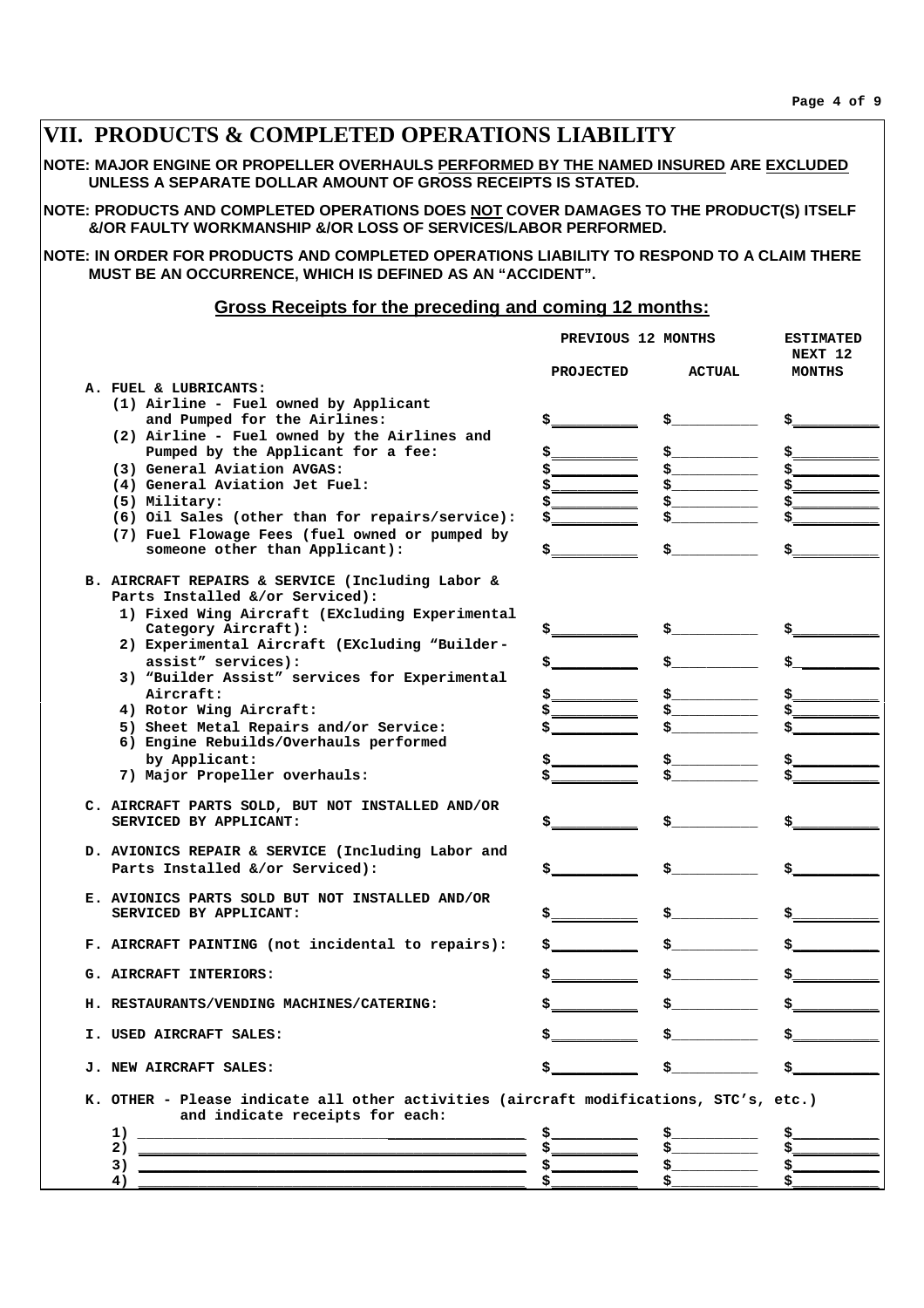Page 5 of 9

|             | <b>X. LOSS INFORMATION</b>                                                                                                                  |                 |                    |           |                |
|-------------|---------------------------------------------------------------------------------------------------------------------------------------------|-----------------|--------------------|-----------|----------------|
|             | 1. Describe all Aircraft related Losses:                                                                                                    |                 |                    |           |                |
|             |                                                                                                                                             |                 |                    |           |                |
|             |                                                                                                                                             |                 |                    |           | AMOUNT OF LOSS |
| <b>DATE</b> | <b>AIRCRAFT</b>                                                                                                                             | <b>LOCATION</b> | <b>DESCRIPTION</b> | LIABILITY | HULL           |
|             |                                                                                                                                             |                 |                    |           |                |
|             |                                                                                                                                             |                 |                    |           |                |
|             |                                                                                                                                             |                 |                    |           |                |
|             |                                                                                                                                             |                 |                    |           |                |
|             |                                                                                                                                             |                 |                    |           |                |
|             |                                                                                                                                             |                 |                    |           |                |
|             |                                                                                                                                             |                 |                    |           |                |
|             |                                                                                                                                             |                 |                    |           |                |
|             |                                                                                                                                             |                 |                    |           |                |
|             | 2. Describe all other Losses such as Premises, Products, Completed Operations,                                                              |                 |                    |           |                |
|             | Hangarkeepers, Independent Contractors, etc.:                                                                                               |                 |                    |           |                |
|             |                                                                                                                                             |                 |                    |           | AMOUNT OF LOSS |
| <b>DATE</b> | <b>AIRCRAFT</b>                                                                                                                             | <b>LOCATION</b> | <b>DESCRIPTION</b> | LIABILITY | HULL           |
|             |                                                                                                                                             |                 |                    |           |                |
|             |                                                                                                                                             |                 |                    |           |                |
|             |                                                                                                                                             |                 |                    |           |                |
|             |                                                                                                                                             |                 |                    |           |                |
|             |                                                                                                                                             |                 |                    |           |                |
|             |                                                                                                                                             |                 |                    |           |                |
|             |                                                                                                                                             |                 |                    |           |                |
|             |                                                                                                                                             |                 |                    |           |                |
|             |                                                                                                                                             |                 |                    |           |                |
|             |                                                                                                                                             |                 |                    |           |                |
|             | XI. ADDITIONAL INSUREDS                                                                                                                     |                 |                    |           |                |
|             |                                                                                                                                             |                 |                    |           |                |
|             | List below any individuals, or entities, requiring to be included as Additional                                                             |                 |                    |           |                |
|             | Insureds under the Aircraft &/or Airport Policies: (i.e. Owner/Lessor(s),<br>Lessee(s), Fuel Companies, Airports, Special Customers, etc.): |                 |                    |           |                |
|             |                                                                                                                                             |                 |                    |           |                |
|             | NAME & ADDRESS                                                                                                                              |                 |                    |           |                |
|             |                                                                                                                                             |                 |                    |           |                |
|             |                                                                                                                                             |                 |                    |           |                |
|             |                                                                                                                                             |                 |                    |           |                |
|             |                                                                                                                                             |                 |                    |           |                |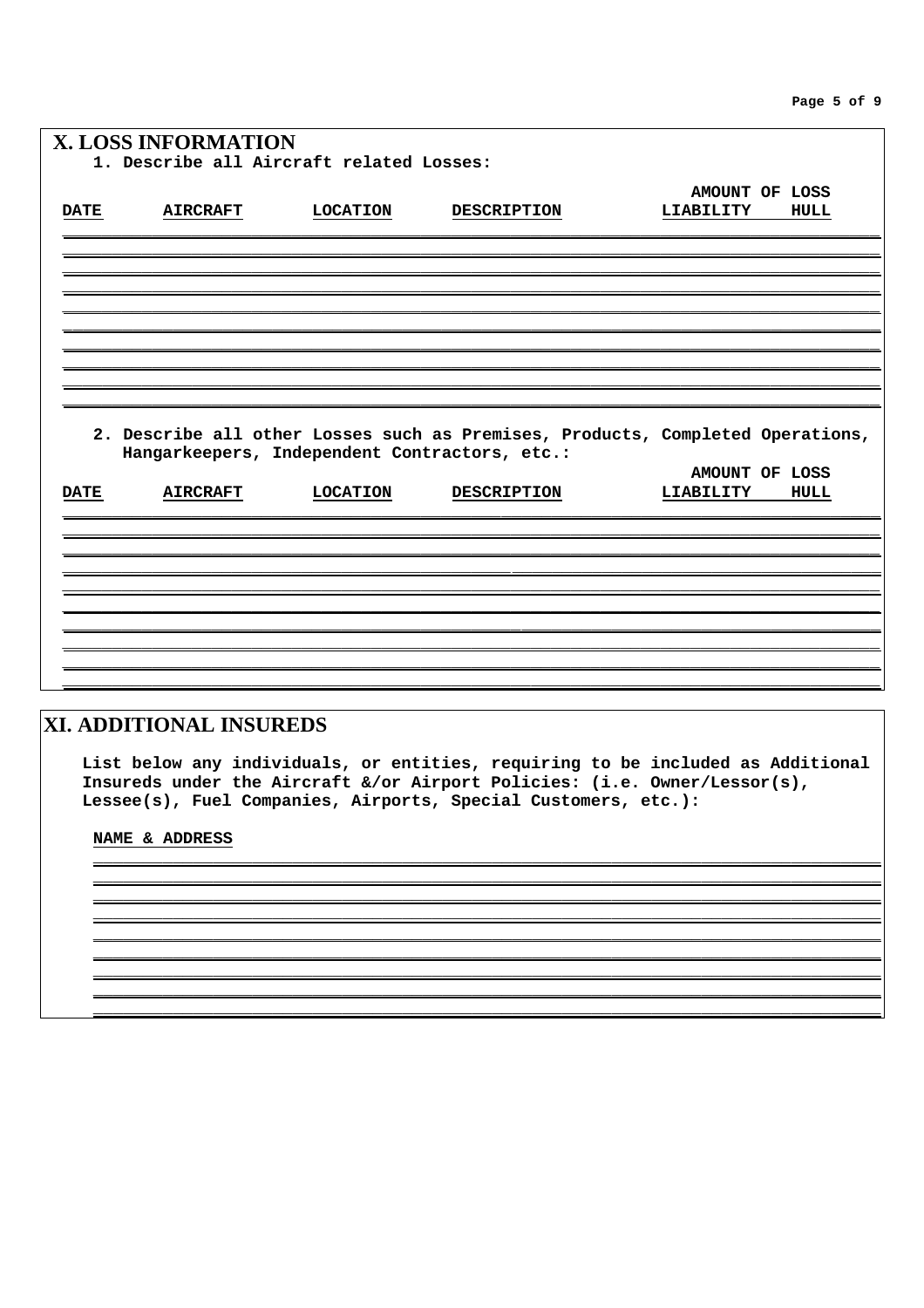| XII. COVERAGES REQUESTED:                                                                                                                                   |     |                                      |      |                  |
|-------------------------------------------------------------------------------------------------------------------------------------------------------------|-----|--------------------------------------|------|------------------|
| A. Owned &/or Leased Aircraft<br>Combined Single Limit Bodily<br>Injury & Property Damage<br>Liability Including                                            |     |                                      |      |                  |
| Passengers:                                                                                                                                                 | \$  |                                      |      | Each Occurrence  |
| B. Owned &/or Leased Aircraft<br>Combined Single Limit Bodily<br>Injury & Property Damage<br>Liability Including Limited<br>Passenger Bodily Injury         |     |                                      |      |                  |
| Liability:<br>WITH PASSENGERS LIMITED TO:                                                                                                                   | Ş   | Each Occurrence                      |      | Each Person      |
|                                                                                                                                                             |     |                                      |      |                  |
| C. * Student/Renter Pilot<br>Liability (Permissive User)                                                                                                    |     |                                      |      |                  |
| cluding Passengers:                                                                                                                                         | S.  |                                      |      | Each Occurrence  |
| * (PART OF & NOT IN ADDITION TO THE OVERALL LIMITS PROVIDED.)                                                                                               |     |                                      |      |                  |
| D. Aircraft Medical Payments,                                                                                                                               |     |                                      |      |                  |
| __cluding Crew:                                                                                                                                             | \$  | <b>Each Passenger</b> Each Passenger |      |                  |
|                                                                                                                                                             |     |                                      |      |                  |
|                                                                                                                                                             |     |                                      |      |                  |
| F. Non-Owned Aircraft                                                                                                                                       |     |                                      |      |                  |
| Physical Damage:                                                                                                                                            |     | Each Occurrence                      |      |                  |
| Deductible:                                                                                                                                                 |     |                                      | Each |                  |
| G. Premises Liability:<br>** AMENDED TO INCLUDE LIABILITY ARISING OUT OF THE USE, OWNERSHIP OR OPERATION OF<br>MOBILE EQUIPMENT, WHILE ON AIRPORT PREMISES. | \$. |                                      |      | Each Occurrence  |
| H. Completed Operations &                                                                                                                                   |     |                                      |      |                  |
| Products Liability:                                                                                                                                         | Ş   |                                      |      | Each Occurrence/ |
|                                                                                                                                                             |     |                                      |      | Annual Aggregate |
| I. Ground Hangarkeepers                                                                                                                                     | \$  | <b>Each Aircraft/</b>                |      |                  |
| Liability:                                                                                                                                                  |     | Each Occurrence                      |      |                  |
| Deductible:                                                                                                                                                 |     |                                      |      |                  |
| J. Premises Medical Payments:                                                                                                                               | \$  | Each Person Each Person              |      |                  |
| K. Fire Legal Liability:                                                                                                                                    | \$  | Each Occurrence                      |      |                  |
|                                                                                                                                                             |     |                                      |      |                  |
| L. Other Coverages Requested:                                                                                                                               |     |                                      |      |                  |
|                                                                                                                                                             |     |                                      |      |                  |
|                                                                                                                                                             |     |                                      |      |                  |
|                                                                                                                                                             |     |                                      |      |                  |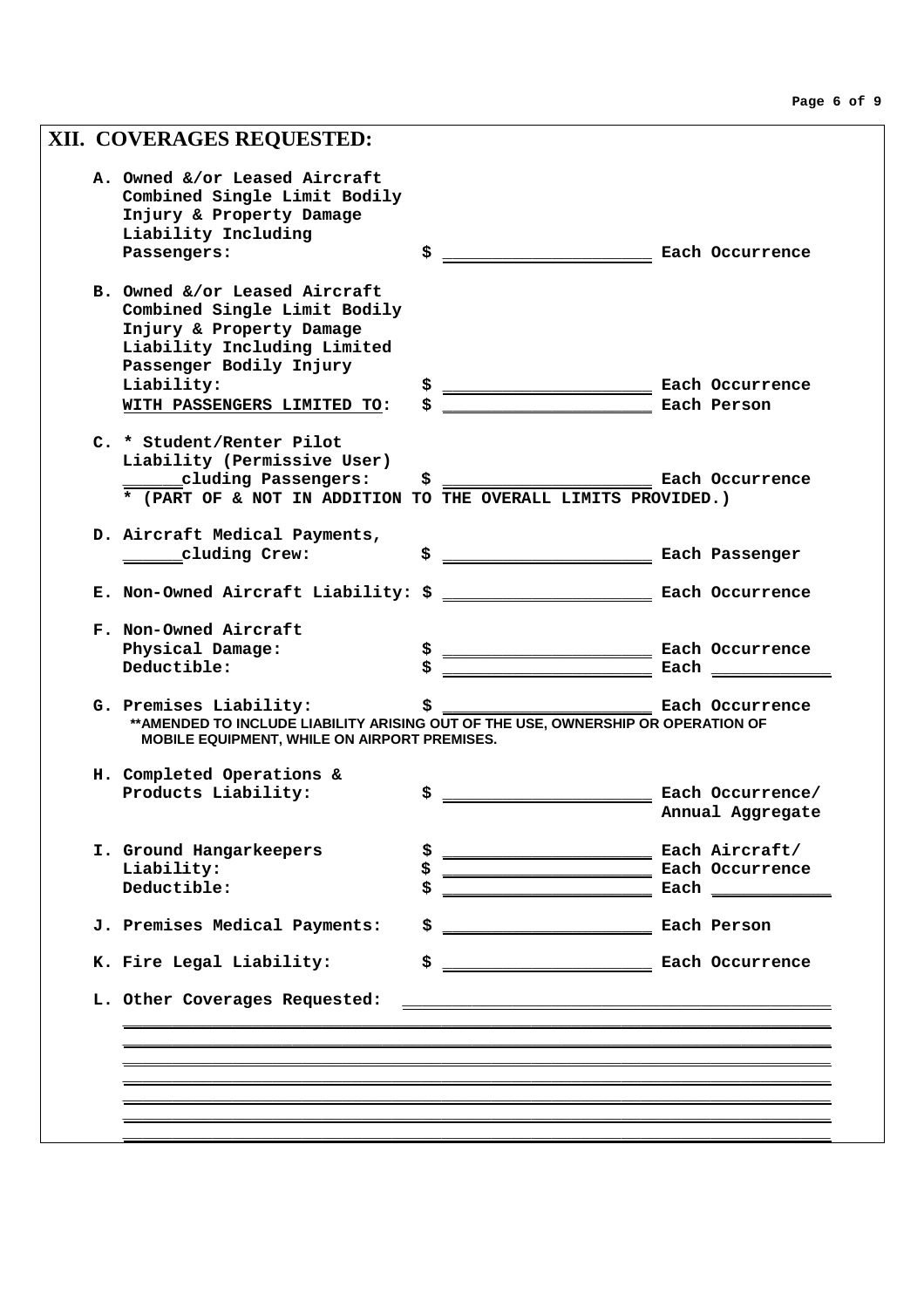#### Page 7 of 9

# **XIII. SCHEDULE OF AIRCRAFT**

|     |        |            |               |                 |                | LIENHOLDERS/LESSORS |        |
|-----|--------|------------|---------------|-----------------|----------------|---------------------|--------|
|     | MAKE & | <b>FAA</b> | $ $ TOTAL $ $ | <b>AIRCRAFT</b> | <b>PURPOSE</b> | NAME & ADDRESS      | LIEN   |
| YR. | MODEL  | NO.        | <b>SEATS</b>  | VALUE           | OF USE         |                     | AMOUNT |
|     |        |            |               |                 |                |                     |        |
|     |        |            |               |                 |                |                     |        |
|     |        |            |               |                 |                |                     |        |
|     |        |            |               |                 |                |                     |        |
|     |        |            |               |                 |                |                     |        |
|     |        |            |               |                 |                |                     |        |
|     |        |            |               |                 |                |                     |        |
|     |        |            |               |                 |                |                     |        |
|     |        |            |               |                 |                |                     |        |
|     |        |            |               |                 |                |                     |        |
|     |        |            |               |                 |                |                     |        |
|     |        |            |               |                 |                |                     |        |
|     |        |            |               |                 |                |                     |        |
|     |        |            |               |                 |                |                     |        |
|     |        |            |               |                 |                |                     |        |
|     |        |            |               |                 |                |                     |        |
|     |        |            |               |                 |                |                     |        |
|     |        |            |               |                 |                |                     |        |
|     |        |            |               |                 |                |                     |        |
|     |        |            |               |                 |                |                     |        |
|     |        |            |               |                 |                |                     |        |
|     |        |            |               |                 |                |                     |        |
|     |        |            |               |                 |                |                     |        |
|     |        |            |               |                 |                |                     |        |
|     |        |            |               |                 |                |                     |        |
|     |        |            |               |                 |                |                     |        |
|     |        |            |               |                 |                |                     |        |
|     |        |            |               |                 |                |                     |        |
|     |        |            |               |                 |                |                     |        |
|     |        |            |               |                 |                |                     |        |
|     |        |            |               |                 |                |                     |        |
|     |        |            |               |                 |                |                     |        |
|     |        |            |               |                 |                |                     |        |
|     |        |            |               |                 |                |                     |        |
|     |        |            |               |                 |                |                     |        |
|     |        |            |               |                 |                |                     |        |
|     |        |            |               |                 |                |                     |        |
|     |        |            |               |                 |                |                     |        |
|     |        |            |               |                 |                |                     |        |
|     |        |            |               |                 |                |                     |        |
|     |        |            |               |                 |                |                     |        |
|     |        |            |               |                 |                |                     |        |
|     |        |            |               |                 |                |                     |        |
|     |        |            |               |                 |                |                     |        |
|     |        |            |               |                 |                |                     |        |
|     |        |            |               |                 |                |                     |        |
|     |        |            |               |                 |                |                     |        |
|     |        |            |               |                 |                |                     |        |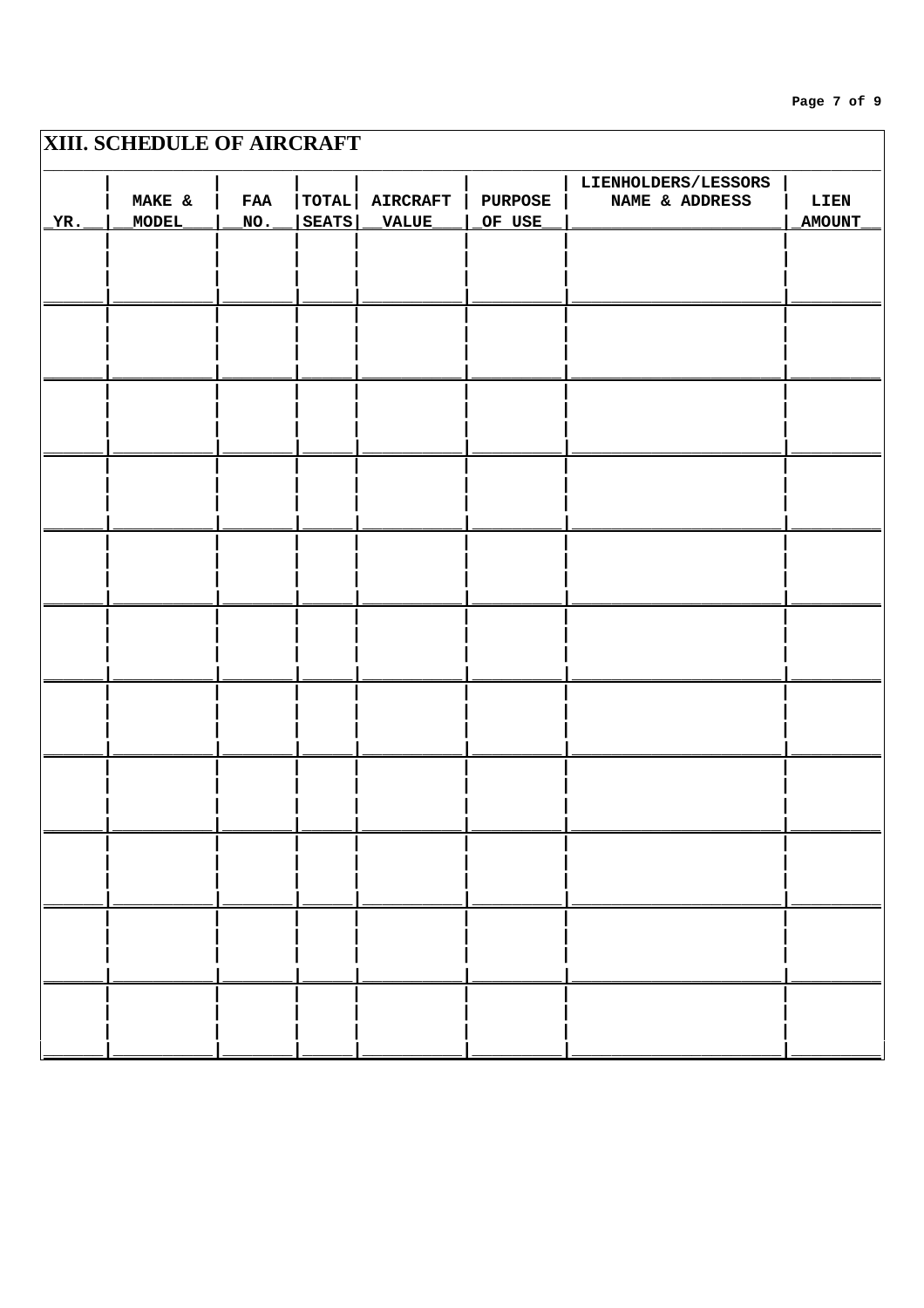## **XIII. SCHEDULE OF AIRCRAFT-continued**

| YR. | <b>MAKE &amp;</b><br><b>MODEL</b> | FAA<br>NO. | <b>TOTAL</b><br><b>SEATS</b> | <b>AIRCRAFT</b><br><b>VALUE</b> | <b>PURPOSE</b><br>OF USE | LIENHOLDERS/LESSORS<br>NAME & ADDRESS                                                                                                                                                                                                                                                                   | LIEN<br><b>AMOUNT</b> |
|-----|-----------------------------------|------------|------------------------------|---------------------------------|--------------------------|---------------------------------------------------------------------------------------------------------------------------------------------------------------------------------------------------------------------------------------------------------------------------------------------------------|-----------------------|
|     |                                   |            |                              |                                 |                          |                                                                                                                                                                                                                                                                                                         |                       |
|     |                                   |            |                              |                                 |                          |                                                                                                                                                                                                                                                                                                         |                       |
|     |                                   |            |                              |                                 |                          |                                                                                                                                                                                                                                                                                                         |                       |
|     |                                   |            |                              |                                 |                          |                                                                                                                                                                                                                                                                                                         |                       |
|     |                                   |            |                              |                                 |                          |                                                                                                                                                                                                                                                                                                         |                       |
|     |                                   |            |                              |                                 |                          |                                                                                                                                                                                                                                                                                                         |                       |
|     |                                   |            |                              |                                 |                          |                                                                                                                                                                                                                                                                                                         |                       |
|     |                                   |            |                              |                                 |                          |                                                                                                                                                                                                                                                                                                         |                       |
|     |                                   |            |                              |                                 |                          |                                                                                                                                                                                                                                                                                                         |                       |
|     |                                   |            |                              |                                 |                          |                                                                                                                                                                                                                                                                                                         |                       |
|     |                                   |            |                              |                                 |                          |                                                                                                                                                                                                                                                                                                         |                       |
|     |                                   |            |                              |                                 |                          |                                                                                                                                                                                                                                                                                                         |                       |
|     |                                   |            |                              |                                 |                          |                                                                                                                                                                                                                                                                                                         |                       |
|     |                                   |            |                              |                                 |                          |                                                                                                                                                                                                                                                                                                         |                       |
|     |                                   |            |                              |                                 |                          |                                                                                                                                                                                                                                                                                                         |                       |
|     |                                   |            |                              |                                 |                          |                                                                                                                                                                                                                                                                                                         |                       |
|     |                                   |            |                              |                                 |                          | STATE ALL APPLICABLE USES FOR EACH AIRCRAFT USING THE CHART BELOW:<br>(1) PLEASURE & BUSINESS; (2) PILOT SERVICE FOR OWNER/LESSOR;<br>(3) RENTAL/INSTRUCTION; (4) FAR 135 (PASSENGER/CARGO); (5) FAR 135 (CARGO ONLY);<br>(6) SLUNG CARGO; (7) SIGHTSEEING; (8) SALES DEMONSTRATION; (9) BANNER TOWING; |                       |
|     |                                   |            |                              |                                 |                          | (10) TRAFFIC PATROL; (11) PIPELINE PATROL; (12) POWERLINE PATROL; (13) CHECK<br>HAULING; (14) SKYDIVING; (15) AIR AMBULANCE; (16) CORPSE HAULING; (17) AERIAL                                                                                                                                           |                       |

PHOTOGRAPHY; (18) PRISONER HAULING; (19) AGRICULTURAL SPRAYING.